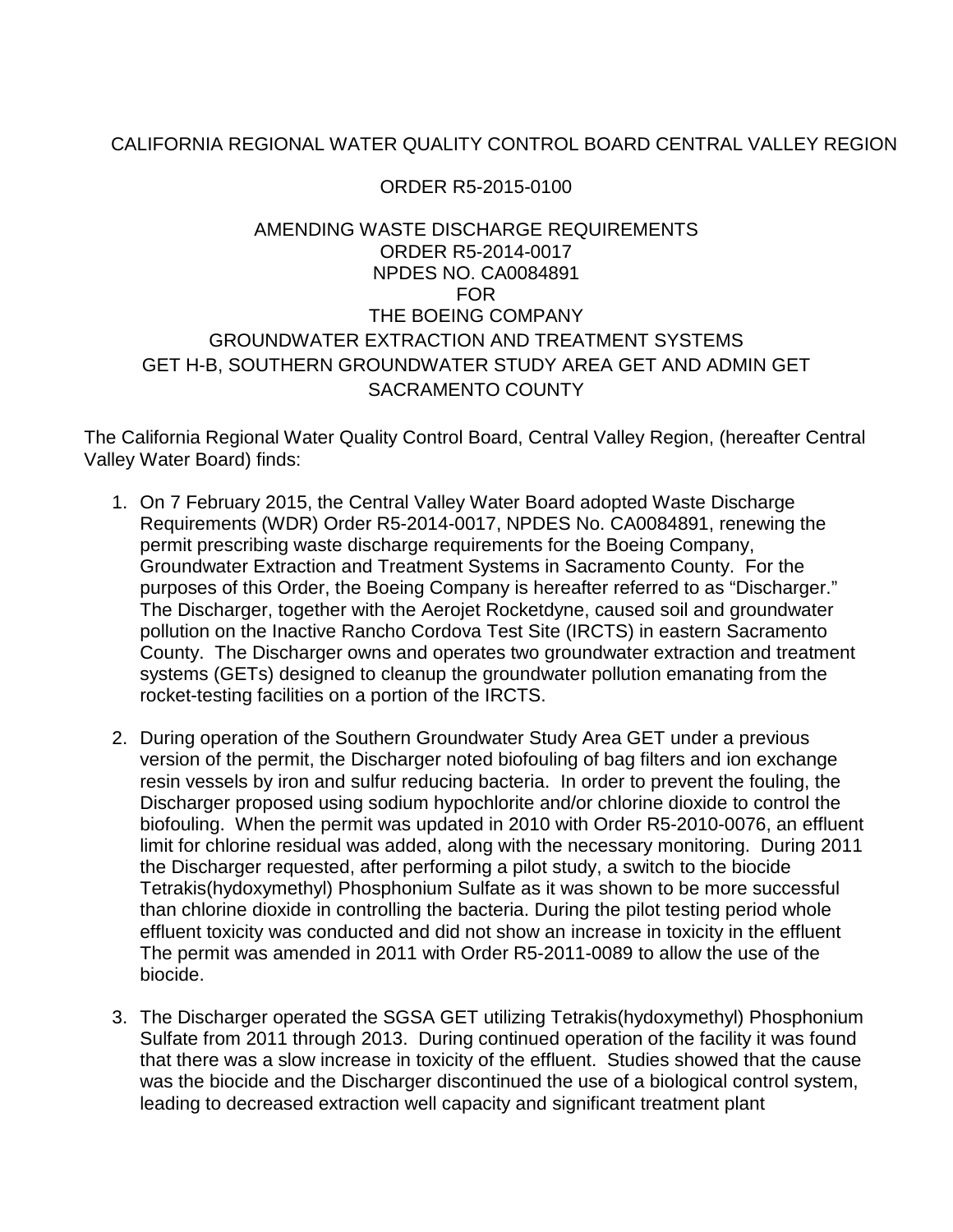maintenance requirements. The Discharger has requested to go back to using chlorine to control help control the biocide. Most recent studies show that the bag filters need only be changed every three days with the proposed continuous addition of chlorine at the extraction wellhead.

- 4. To allow the change in biofouling agents, the existing Order needs to be modified to reflect the change by adding in a chlorine residual effluent limitation. In addition, the Monitoring and Reporting Program needs to be modified to add an effluent monitoring requirement for chlorine residual.
- 5. The Central Valley Water Board has notified the Discharger and interested agencies and persons of its intent to amend waste discharge requirements for this discharge and has provided them with an opportunity for a public hearing and an opportunity to submit their written views and recommendations.
- 6. Under Water Code section 13389, this action to amend an NPDES permit is exempt from the provisions of CEQA, Public Resources Code sections 21100-21177.
- 7. The Central Valley Water Board, in a public meeting, heard and considered all comments pertaining to the discharge.
- 8. This Order shall amend WDR Order No. R5-2015-0017, NPDES No. CA0083861, pursuant to Section 402 of the CWA (33 U.S.C. section 1342), and amendments thereto, and shall take effect upon the date of hearing, provided EPA has no objections.

**IT IS HEREBY ORDERED** that Order R5-2015-0017 is amended solely to allow the change in biofouling control agent from a phosphonate-based iron biodispersant to chlorine dioxide/sodium hypochlorite, and change influent and effluent monitoring as appropriate to reflect the change, as shown below in underline/strikeout format. The Boeing Company, its agents, successors and assigns, in order to meet the provisions contained in Division 7 of the California Water Code and regulations adopted thereunder, and the provisions of the Clean Water Act and regulations and guidelines adopted thereunder, shall comply with Amended Order R5-2010-0076.

1. Modify the text in the last paragraph on Page 3 of the Waste Discharge Requirements, as described below:

The Discharger requested one change in the permit conditions specified in the two previous orders. That change involves the addition of chlorine dioxide to control biofouling at the Southern Groundwater Study Area (SGSA) treatment system. A pilot study conducted in the middle of 2009 demonstrated that chlorine dioxide was successful in controlling the biofouling while maintaining a residual chlorine value of less than 0.01 milligrams per liter (mg/L). During operation of the facility in 2010 it was found that the chlorine dioxide was not as effective in controlling the biofouling as needed. The Discharger evaluated two phosphonate-based iron biodispersants